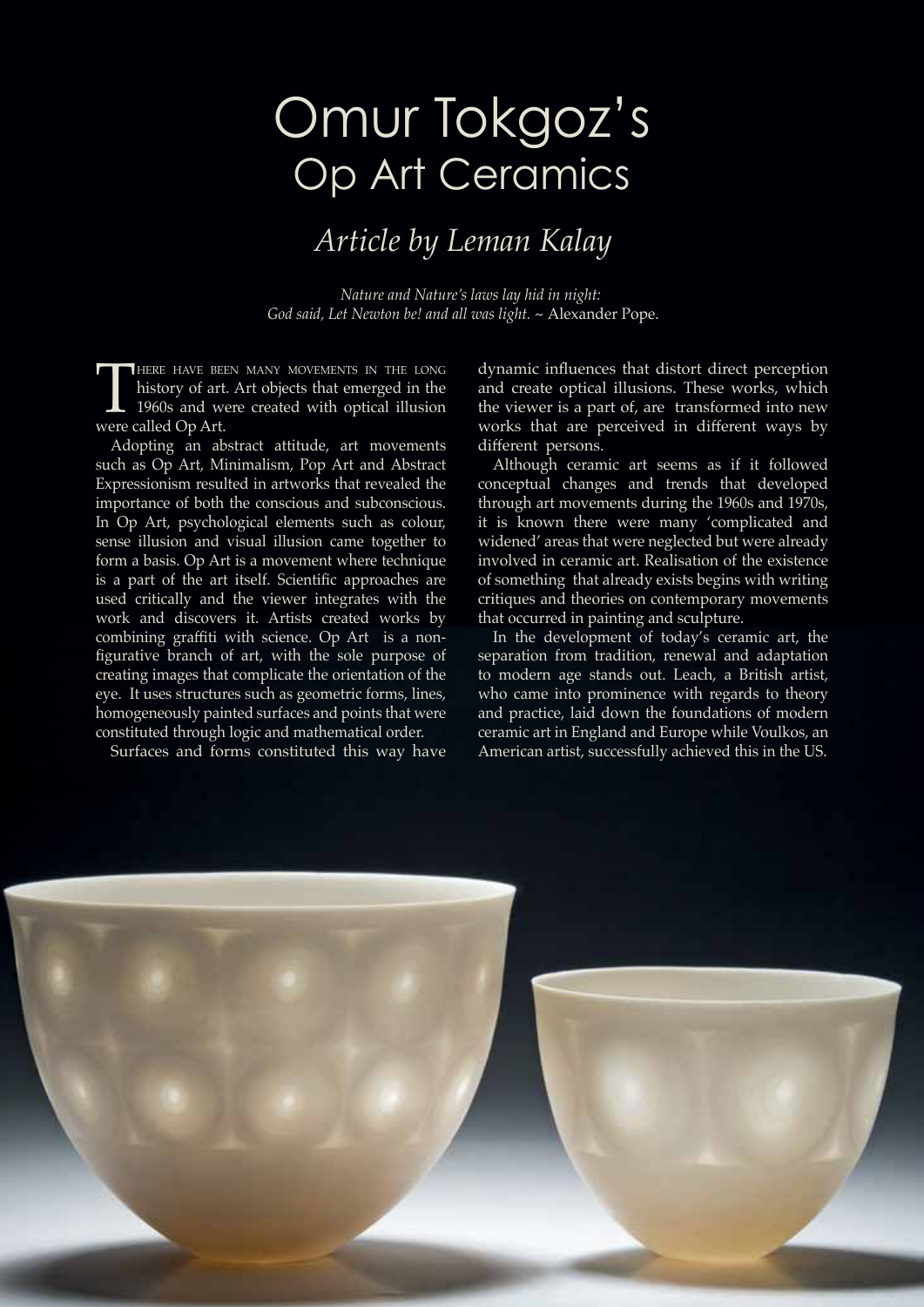Op Art was one of the movements that had influence on ceramic art, as it did on many fields of art. Artists produced artworks with simplicity at first seeking to create vague images. In studies involving abstract issues, geometric forms and the compositions they create, it is the interaction of patterns and/or colours that are the features that stand out. Light is also one of the fundamental values in art that is 90 percent visual. Light, which is one of the key study elements of optics, is a detail that has largely influenced visual arts in areas such as eye contact, forms of vision, seeing better, seeing the unseen and seeing the different.

It is easy to see standard Op Art examples in ceramic art where colours and patterns interact with each other at the surface level. Omur Tokgoz, however, creates works utilising different levels. She combines optics with light and presents viewers with new and different worlds. Tokgoz creates thin works using the translucent properties of porcelain. In doing so, light becomes one of her most fundamental values. The combination of optical surfaces with light in her translucent works is done with a magical touch. Tokgoz examines many topics among the study of optic art with this series. In addition to optic art, other works stand out by highlighting a unique technique that corresponds to a printing style. Technically speaking it can be considered a new method.<sup>1</sup>

Tokgoz, the creator of these unique works, was born in 1966. The artist graduated from Ege University Textile Engineering department in 1988. Her transition from textile engineering to ceramics

was initiated by the studio of Mehmet Tuzum Kızılcan in 2003. This same artist who had to learn the fundamental steps of ceramics opened her own studio in 2006 with the desire of using porcelain clay as an art material. From this date forward she successfully formed porcelain with her own efforts and with a persistent attitude despite the compelling nature of working with this medium. Tokgoz successfully reveals the beautiful translucency of porcelain in her artworks.

Tokgoz sought a new way of expressing herself in her first years in ceramic arts and thought at the time the material she was working with was not all that important. She tried to learn the language of ceramics in order to express herself over a period of three years. As an artist she drew an analogy with language. To her it was not important which language you spoke as long as you said something with your words. Tokgoz, who dreamed of seeing transparent products, wanted to play with shadow and light. She decided to work with porcelain despite her lack of direct knowledge of its special character and peculiarities. In order to make this a reality she worked hard to decipher the language of ceramics through her own efforts for approximately one year. Her efforts during this dedicated period of discovery paid off and she was rewarded by achieving a certain level of success. By experimenting and trying new techniques she had reached a milestone in her development as an artist.

*Facing page: Optic. 2008. Casting with porcelain and water etching. 14 x 10 cm. 10 x 8 cm. Below: Cubic (Detail). 2012.* 

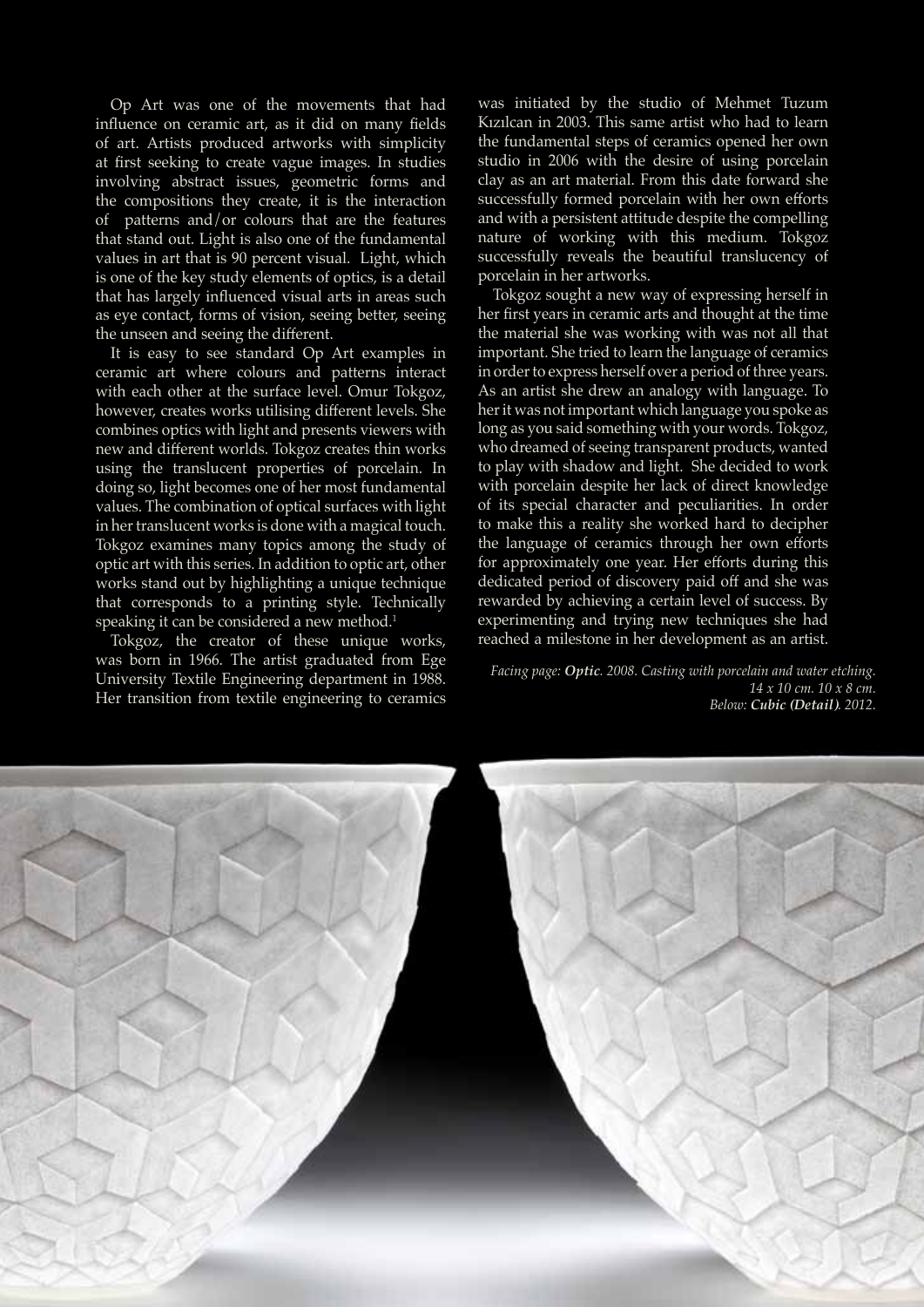And while Tokgoz's everlasting relationship with clay would survive, she capitalised on time spent as a guest artist in overseas workshops. Each location or workshop allowed her to work with different perspectives and features of porcelain.

It in interesting to note Tokgoz does not like to mention what her works are about. She states that this is something personal and individual. She feels meaning depends on her relationship with the viewer. When requested to provide a compulsory explanation about her works she reflected the following in an interview on 31 September 2015:

 "I usually do not use colours or glazes, I produce plain bowl forms. But, I can say that transparency and fragility are the important features of the works. I guess this is a way that I chose due to the visual pollution in our daily lives. The pollution is on television, on the Internet, in the streets, it is everywhere. . . It is everything in perception, that ended up identical and valueless. . . That is why I prefer plain forms like the bowl form which underwent little changes in thousands of year. I enjoy making products that are repetitions of other products and although they all look the same at first sight, they are all different. And this can be thought of as a comparison of the meanings of the words 'interaction' and 'duplication'. But the most important thing is that it is so fragile that nobody would want to buy it in order to own it, and this is an irony against the consumption society."

Using the bowl form as a blank canvas, Tokgoz transforms each of her forms into art objects with textures obtained from using various materials. As a result of the mergence of surface studies with light, a visual feast draws in the hungry viewers. They cannot resist the beauty of these detailed, hand crafted forms, but are equally impressed by their technical expertise and value.

The artist achieved international success with her piece called *Optic* in 2008 work. Her first major example of Op Art work featured a series of gradually thinning circles on a surface that included the element of light. It was exhibited in the first international triennial in Slovenia. The piece

was formed by a casting technique using Limoge porcelain clay and then gradually thinned with a method of water etching. It was fired at 1225°C and consisted of two forms: one having a diameter of 14 cm and height of 10 cm and the other with a diameter of 10 cm and height of 8 cm. The work was also included in the collection of the Koroska Gallery of Fine Art.

The artist continued using geometric elements after *Optic* and in 2012 carried over her Op Art influences toward a more advanced level with a series called *Square*. The work featured *Squares* that gradually get smaller depending on a person's perception. After producing works using water etching, the artist utilized surface studies and performed experimental works using various textured materials. Tokgoz, having already developed a unique kind of printing technique in an effort to obtain the desired surfaces with light, made the move towards a masters series and away from experimental. The works consisted of two forms both fired at 1300°C and formed by a casting method. One had a diameter of 14 cm and a height of 10 cm while the other's diameter was 10 cm and its height was 8 cm. In 2014 the work was exhibited in the Keramikmuseum Westerwald competition and is now part of its permanent collection.

The *Square* series was followed by a new series called *Cubic*. The artist, who had come so far and learnt so much, proved she was ready to take her work further. Combining technique with brilliance these works amazed viewers. Her predominant use of light and shadow and the works' ability to alter individual viewer perceptions did indeed raise her to the next level. The use of various materials could also be seen in these forms. The pieces were also formed by a porcelain casting technique and fired at 1300°C. The smaller one was 14 cm in diameter and 10 cm in height and was deemed worthy enough to receive honourable mention in the 2014 Mino Ceramic Art Competition organised in Japan. These same works are now on display in the Museum of Modern Ceramic Art in Gifu, Japan.

Another bowl set in the same series with diameters of 18 cm and heights of 12 cm received second prize in

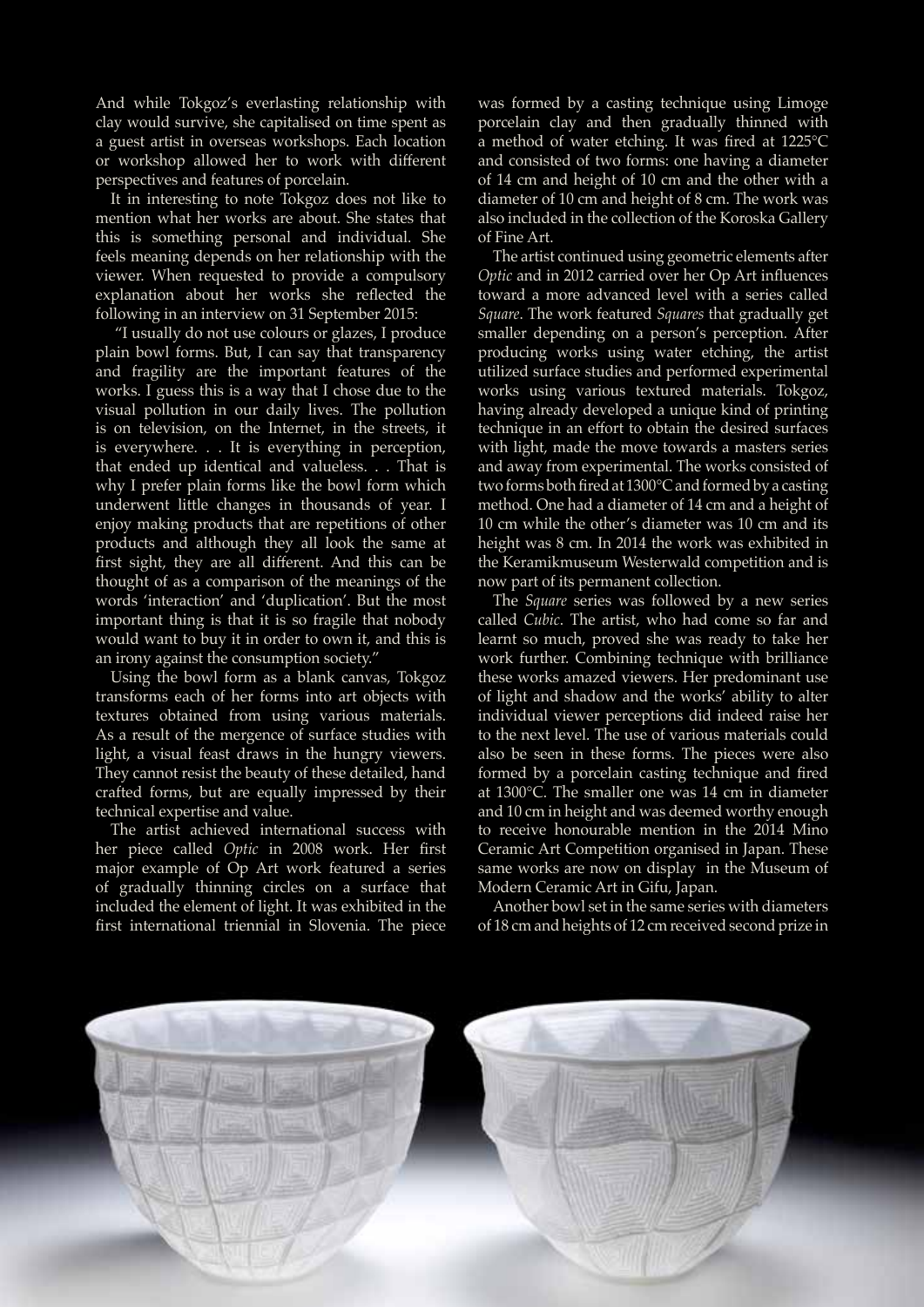the *4th International Triennial of Silicate Arts* organized in Kecskemet, Hungary. This exhibition and award brought the artist an even greater recognition. Tokgoz, who twice was involved in artist residencies in Kecskemet, was awarded the right to hold an exhibition there.

This artist transformed the bowl form, which has been replicated and processed for hundreds of years, into a completely different form. Her unique printing technique, various materials, and use of light created on this simple form ends up producing wonderful three dimensional effects. The technical and mathematical acuity of the artist can be clearly observed in her optic works. Starting with just a basic ceramics education background, Tokgoz became the first artist in her country to successfully use porcelain in this manner; a remarkable feat considering it was a material completely new to her.

Her modest and naive personality is readily seen in the purity of her objects and the work has brought her international awards and the right to enjoy artist residencies in many countries. This year alone Tokgoz received the *59th Premio Faenza* da The Lyons Club Faenza Host Prize, a competition held for many years in Italy, and she attended the Arctic Center in Finland as an invitational artist.

The works of this fine artist are housed at the museum collections of many countries such as Finland, Taiwan, Latvia, Japan, Spain, China, Slovenia, Hungary, Germany and Italy. With her works possessing a unique aesthetical and technical quality, Omur Tokgoz not only lightens her immediate surroundings but many places far away as well.

## **ENDNOTE**

1. The technique will be discussed in more detail in another article.

## **REFERENCES**

Tugal Avci, Sibel; Olusum Sureci Icinde *Op Art*, Istanbul, 2012.

Tokgoz, Omur.



*Facing page: Square. 2012. 14 x 10 cm and 10 x 8 cm. Below: Cubic. 2012–2013. 14 x 10 cm and 20 x 8 cm. Both are plaster and paper mould with slipcasting of porcelain. Above: Omur Tokgoz.*

Leman Kalay is an Assistant Professor at Kyung Hee University, College of Art & Design and Department of Ceramic Arts in Korea. She earned her PhD at Hacettepe University, Institute of Fine Arts, Department of Ceramics in February 2013 with her thesis titled "Minimalist Installations in Ceramic Art". Special Thanks to Kevin Kiener, Mujde Gokbel and Omur Tokgoz.

Photos are from Omur Tokgoz's personal archive (www. omurtokgoz.com).